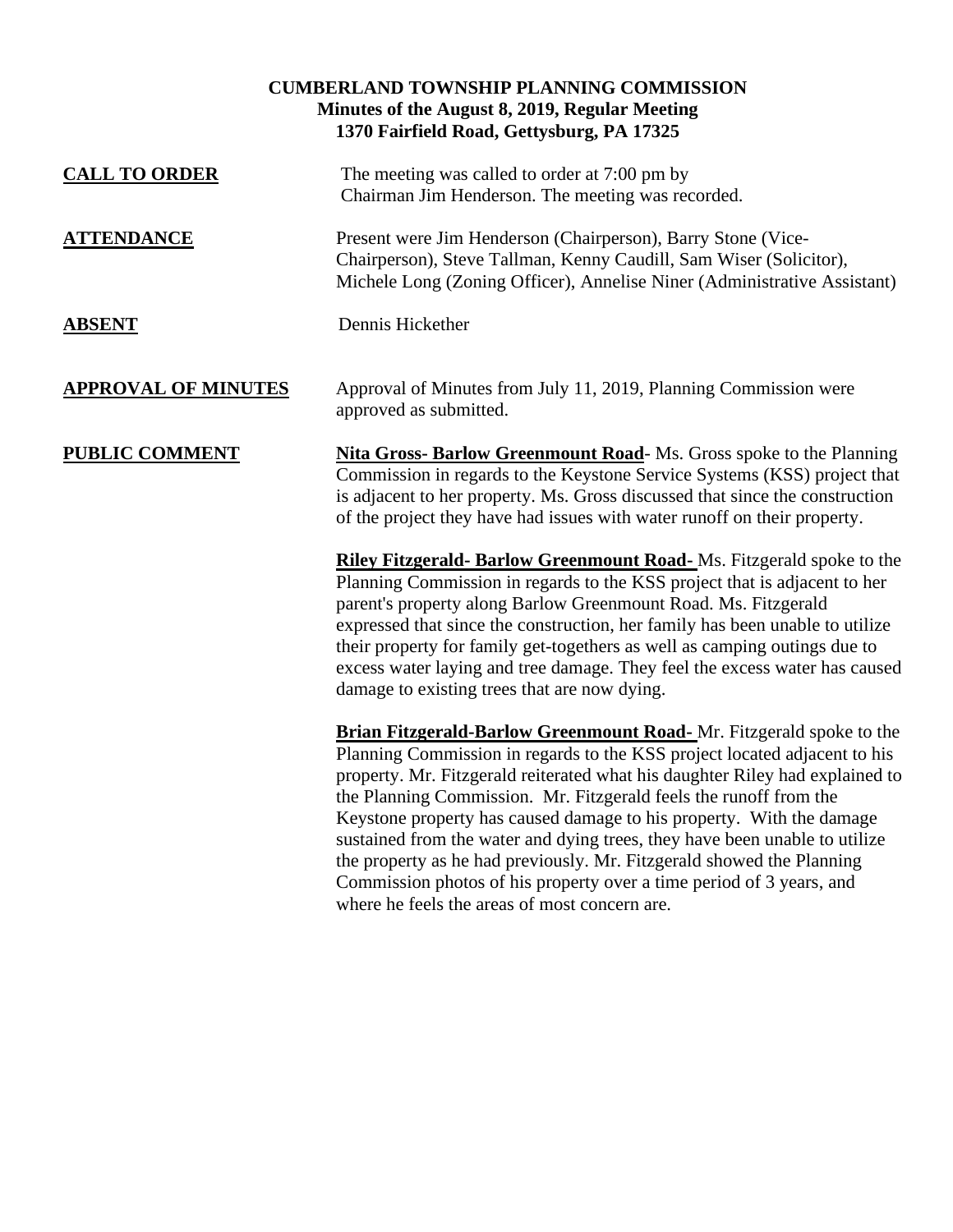Ms. Leah Heine, KPI Technology, discussed the revisions made since the last meeting on July 8, 2019, in regards to the Gettysburg Ridge Plan. Since the July meeting, a retaining wall has been added to the plans. This was in response to the stormwater basin being moved back away from the property line, in which a slop has been created. In addition, Gettysburg Water Authority(GMA) has asked that there be a separate tap for each home versus just one main tap. The Assistant Fire Chief of Gettysburg has asked for an internal hydrant to be added as well. Mr. Sharrah, Sharrah Design, Group explained that they will have the fire truck template completed as well.

Ms. Heine reviewed the comments in regards to the project. The following comments were discussed at length.

# **Zoning Ordinance Comments**:

- **1) Plan sheet PC-5 shows steep and very steep slopes exist on site. The Township will need to determine if steep slope requirements of the Zoning Ordinance apply.** *Ms. Heine discussed this with the Planning Commission as well as with Mr. Sharrah. Mr. Wiser (Township Solicitor) explained that he and Ms. Long (Township Zoning Officer) spoke. This may need to go before the Zoning Hearing Board.*
- **2) The provided parking (26 visitor spaces) site data should be updated to show 16 spaces.** *Ms. Heine asked that the sheets be updated with the new count.*

# **Subdivision Ordinance Comments:**

- **3) Adams County Planning comments should be considered. The designer should verify if the layout requires a re-review by the County.** *Ms. Heine asked that Mr. Sharrah checks with Adams County Planning to see if a re-review would be needed with the changes made.*
- **4) The following waivers are being requested.**
	- *A.* **(507-.2. A.2a) To allow slopes greater than 10 % within 20 feet of a property line. With the revised plan the extent of this condition has been reduced greatly. –** *Ms. Heine expressed that KPI was comfortable with this waiver at this time.*
	- *B.* **(303) The requirement to submit a Preliminary Plan (Recommended by PC on 5-9-19)** *Ms. Heine discussed that this was verbally asked during the July 8, 2019 meeting. At that time the Planning Commission felt comfortable with it moving forward.*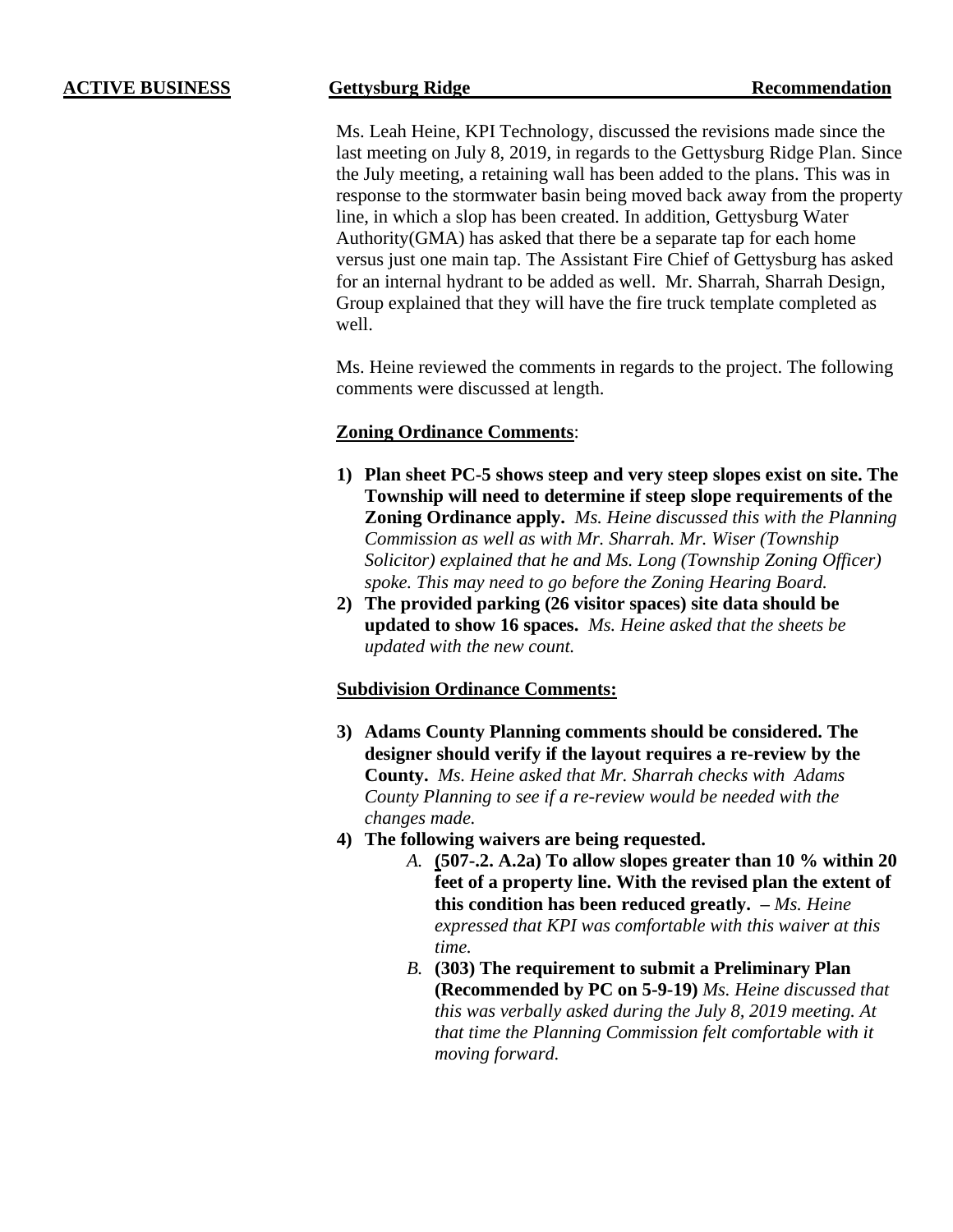**Motion: Mr. Steve Tallman motioned to approve waiver "A" in regards to the 10% slop within 20 feet of the property line. Seconded by Barry Stone. Vote: 4 Yay, 0 Nay Motion passed.**

**Motion: Mr. Steve Tallman motioned to consider Gettysburg Ridge as the Preliminary Plan. Seconded by Barry Stone. Vote: 4 Yay, 0 Nay**

**5) An approved Erosion Control Plan/NPDES permit is required.** *Ms. Heine advised the Planning Commission that Mr. Rusty Ryan, Adams County Conservation District, is still in the process of working on this.* 

**10) As part of the plan review, it may be beneficial to consider if onstreet parking is permitted on Deatrick Drive.** *Ms. Heine asked that the applicant speak with the Township in regards to whether this is permitted.* 

**11) The site access was reviewed as a parking lot and the entrances as access drives. Relative to the accesses we note the following:** 

- **A. A centerline profile should be provided for each of the entrances.**
- **B. Enlarged (1" =2') intersection drawings should be provided and include all road geometry. It is unclear how the intersection angle of 75 degrees was determined.**
- **C. It should be clarified why the east entrance is 22' wide while the access is 24' wide in all other areas.**

*Ms. Heine asked the applicant for more clarification on this. Ms. Heine asked in general of comment 11 for a centerline profile as well as enlarged intersection drawings.* 

 **12) Proposed ADA ramps will create many possible Deatrick Drive crossing locations. The ADA facilities including spacing/location of crosswalks will need to be certified ADA compliant.** *Ms. Heine how many crosswalks would be required?* 

The Planning Commission expressed concerns with Unit 29 and the constricted parking area. Asked applicant if they could look into some type of remedy for that area. In addition, the Planning Commission was concerned with the stormwater basin and asked if there could be a fence constructed to help with safety.

**Motion: Mr. Kenny Caudill motioned to table Gettysburg Ridge until next month. Seconded by Barry Stone. Vote: 4 Yay, 0 Nay Motion carried.**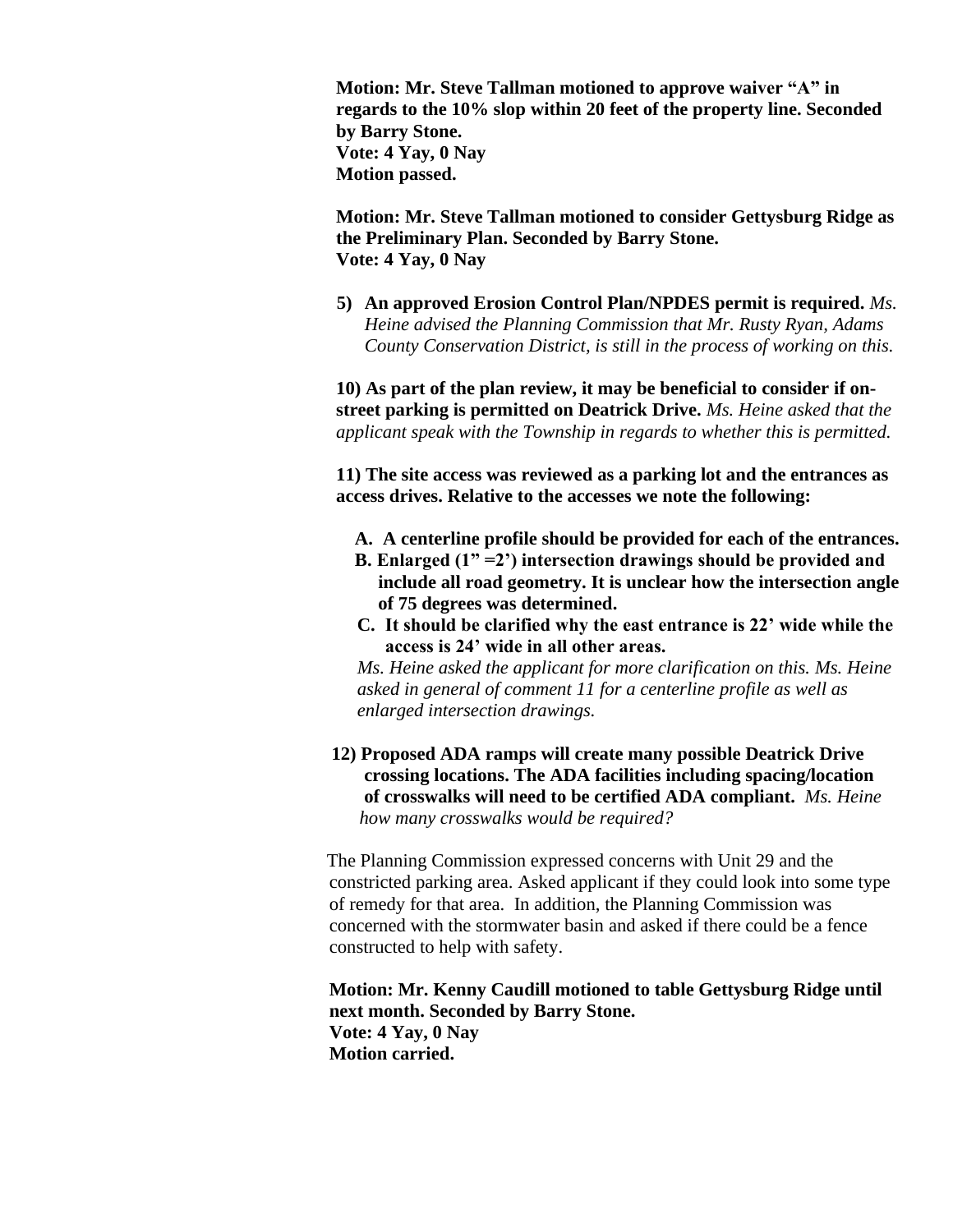## **Keystone Service Systems Recommendation**

Mr. Jacob Dortch, First Capital Engineering, spoke to the Planning Commission in regards to the Keystone Service Systems, located at 960 Barlow Greenmount Road. Mr. Dortch explained the filtration system they propose for the property.

Mr. Caudill questioned Mr. Dortch why the current storm basin drainage has failed? Mr. Dortch explained that this could be due to the several types of soils in the area as well as compaction possibly from the construction, Mr. Dortch was not sure why it had not worked.

Planning Commission questioned Mr. Dortch on how the system would work in the winter with freezing and thawing? Mr. Dortch explained that there is a series of holes throughout the pipe where the water could drain thru. Therefore there could be no area where the water would lay and possibly freeze.

Ms. Leah Heine, KPI Technology reviewed KPI's comments on the proposed filtration system. The following additional information was asked by KPI.

- 1. **Provide an exhibit showing the location of the most recent infiltration testing**. *With discussion from both Mr. Dortch and Ms. Heine, the easiest way to access the area in the back without disturbing the vegetation is to do a hand-dig test. Mr. Wiser asked if there was a road of some sort to get back to the area. Mr. Dortch indicated that there was a road, however that has since been removed.*
- 2. **Provide soil profile information for each infiltration test**.
- 3. **Provide the name and qualifications for the individual who is responsible for the infiltration test results**. *Ms. Heine shared with the Planning Commission this has since been provided.*
- 4. **Show the location of the proposed drill holes on the exhibit under #1 above.** *Ms. Heine asked if there was some type of drainage under the pipe? Mr. Dortch explained that at the end of the pipe there would be a sock-like net to catch any debris that would filter thru. Also, Ms. Heine asked if an O&M agreement would be provided? Mr. Dortch explained that yes, an O&M agreement will be provided.*
- 5. **Provide a representation or observation of the water level in the existing basin at the time of the most recent infiltration testing**. *Mr. Dortch has current photos of the area to show the water level, they will be provided to KPI for review.*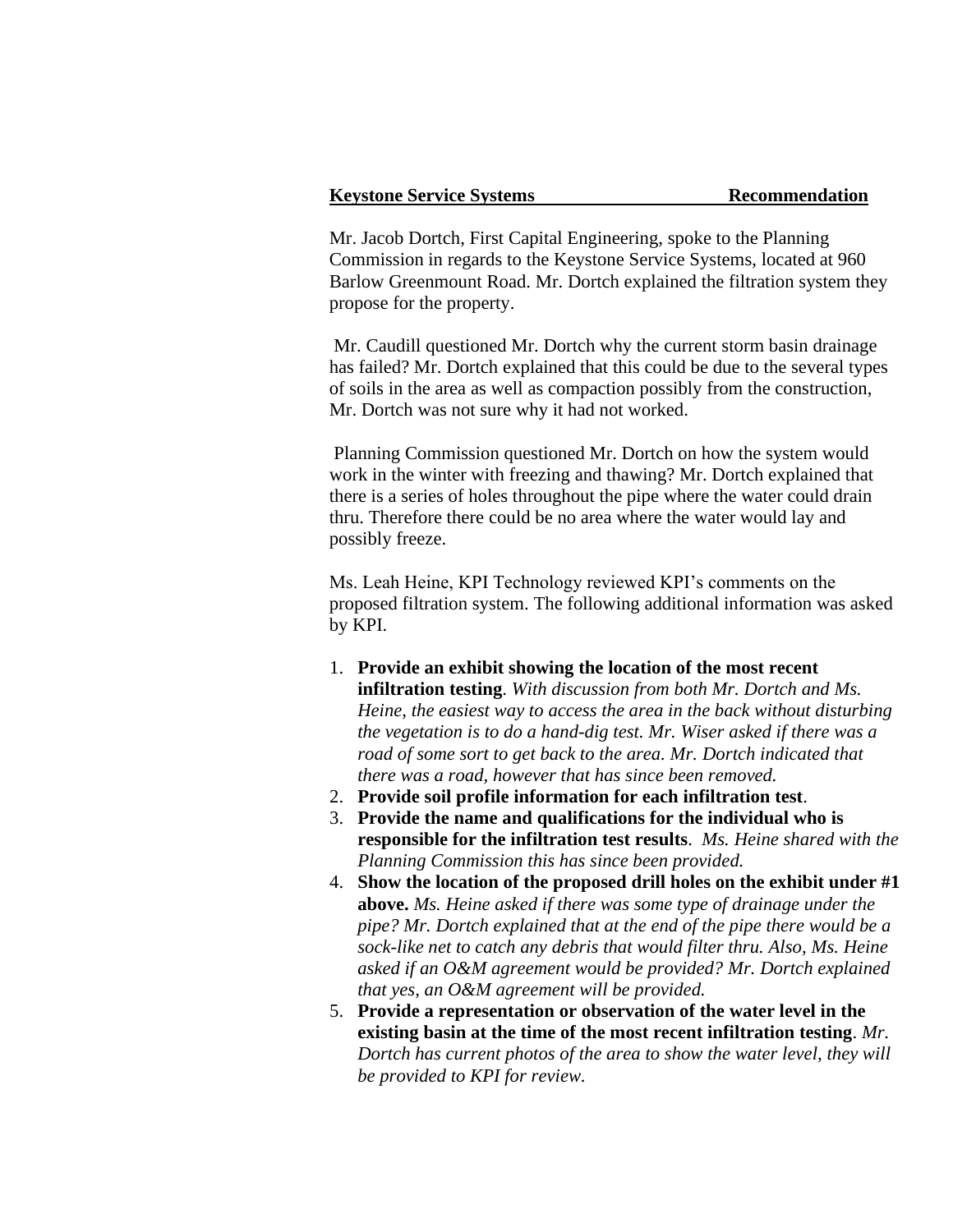6. **Provide a summary table representing the 1-100-year pre and postdevelopment runoff rate and volume from the site**. *Ms. Heine explained that this information has since been provided and does indicate there is no increase in rate or volume.* 

Ms. Heine had some additional comments and concerns with regards to the Storm Water basin. The one area of concern Ms. Heine expressed is the off-site water runoff and the ponding that seems to be occurring Mr. Dortch explained the engineering firm would look into this problem and if there were any possible solutions.

Ms. Heine shared another area of concern in regards to the elevation of the pump to the measurement to the basin of the pond. That there seems to be a foot to a foot and a half of water remaining. Mr. Dortch explained that the remaining water would naturally filter out thru the vegetation that is in and around the pond. However, they could look into possibly lowering the pump some.

Mr. Wiser asked if there was a best management practice in place for the pump and system? Mr. Dortch explained that yes there would be, the facility has a person who would maintain the system during as well as any upkeep needed.

Ms. Heine reviewed the remaining comments in regards to the revised plans. Ms. Heine discussed with both Mr. Dortch and the Planning Commission the placement of the retaining wall that is proposed. Ms. Heine asked if the wall could be placed where the slope is steep. This is in regards to safety.

Also, with regards to comment 1E, the asphalt berm/curb has not been added as of yet and was asked to please have this completed as well.

Planning Commission asked if the curb proposed would change the direction of water runoff when added? Ms. Heine explained that yes it would, however, the berm was on the original plans and the water should be directed into the storm basin.

Mr. Wiser reviewed with Mr. Dortch a list of things needed. In addition, the discussion of the striping of the parking spaces, as well as the mowing of the pre-existing gravel driveway along with the back property. Also knowing who would be monitoring the dewatering system as well as the pumps.

**Motion: Mr. Steve Tallmen motioned to recommend Keystone Service to the Board of Supervisors for approval with KPI Conditions addressed. Second: Mr. Kenny Caudill Vote: 4 Yay, 0 Nay Motion carried.**